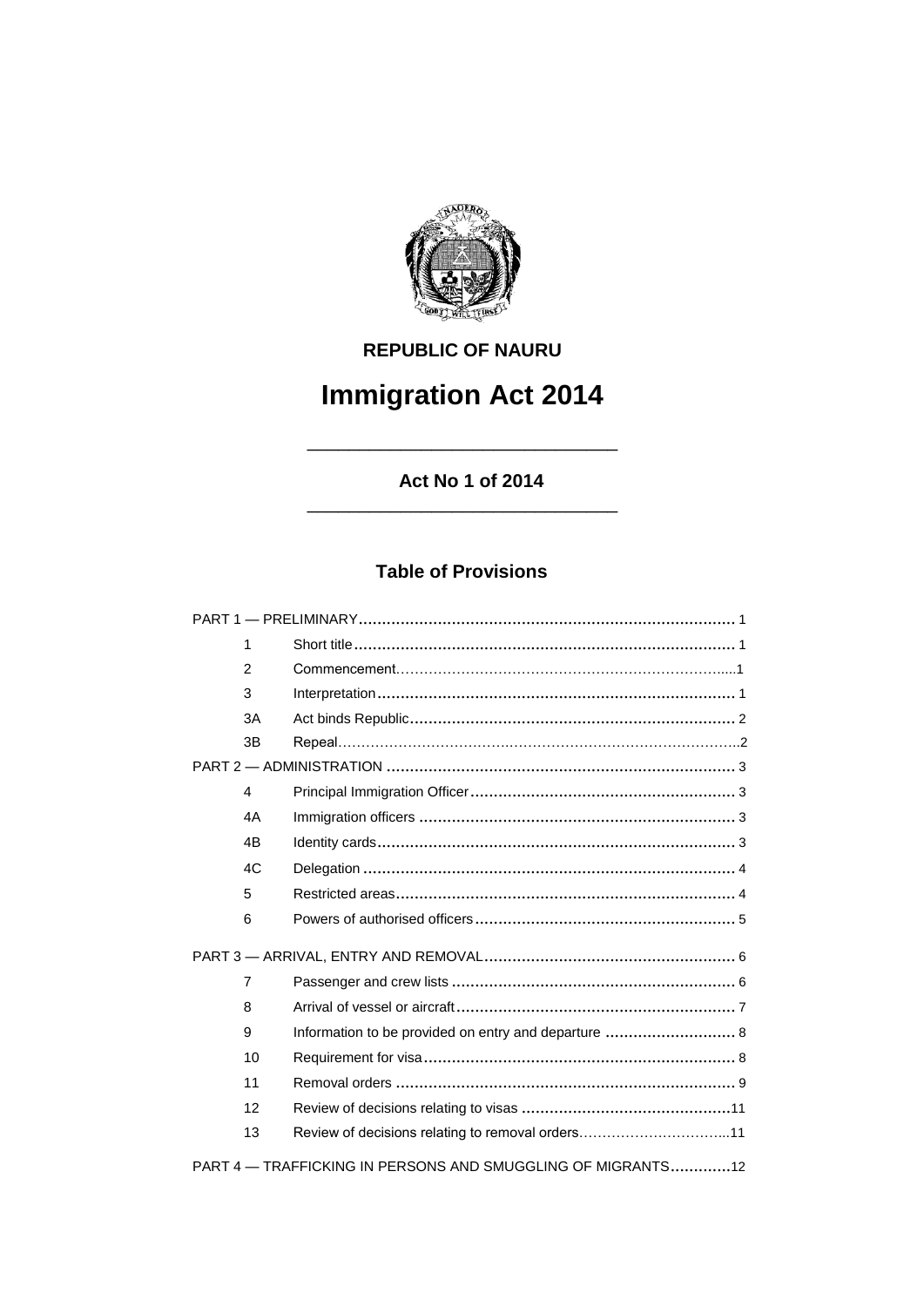| 14 |                                                                   |
|----|-------------------------------------------------------------------|
| 15 |                                                                   |
| 16 |                                                                   |
| 17 |                                                                   |
| 18 | Exploitation of persons not legally entitled to work 14           |
| 19 |                                                                   |
| 20 |                                                                   |
| 21 | Offence to facilitate stay of unauthorised migrant 15             |
| 22 | Offence related to fraudulent travel or identity documents 15     |
| 23 |                                                                   |
| 24 |                                                                   |
| 25 |                                                                   |
| 26 |                                                                   |
| 27 |                                                                   |
|    |                                                                   |
| 28 |                                                                   |
| 29 |                                                                   |
| 30 |                                                                   |
| 31 |                                                                   |
| 32 | No claim for damages maintainable for things done in good faith17 |
| 33 |                                                                   |
| 34 |                                                                   |
| 35 |                                                                   |
|    |                                                                   |
|    |                                                                   |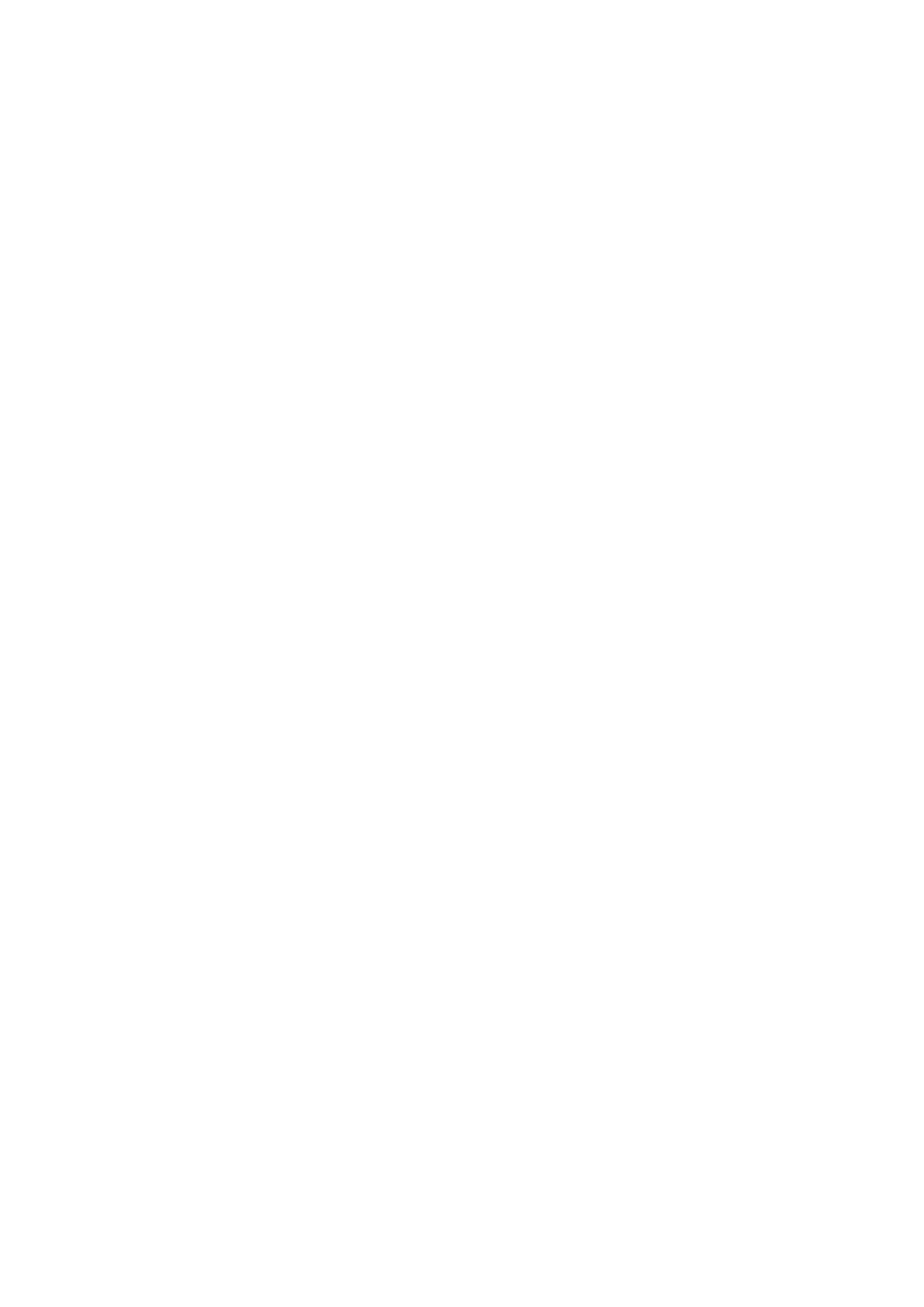## **REPUBLIC OF NAURU**

## **Immigration Act 2014**

An Act to make provision for the entry of persons into Nauru, the presence of non-citizens in Nauru, and the departure or removal of persons from Nauru.

## **PART 1 — PRELIMINARY**

#### **1 Short title**

This Act may be cited as the *Immigration Act 2014*.

#### **2 Commencement**

This Act shall come into force upon certification by the Speaker.

#### **3 Interpretation**

In this Act, unless the context otherwise requires:

*'airport'* means the Nauru International Airport;

#### *'authorised officer'* means:

- (a) an immigration officer; or
- (b) a police officer;

*'captain'* means the captain, master or other person for the time being in charge of a vessel or aircraft, but does not include a ship's pilot;

*'contravention'* includes failure to comply;

*'crew member'* means a person for the time being in the service of a vessel or aircraft;

**'enter'**, in relation to Nauru, means:

- (a) in the case of a person arriving by sea:
	- $(i)$  if a restricted area has been declared in relation to a port  $$ leaving the restricted area to enter Nauru; or
	- (ii) in any other case disembarkation in Nauru from the vessel in which the person has arrived; and

(b) in the case of a person arriving by air:

(i) at the airport — leaving the restricted area to enter Nauru; or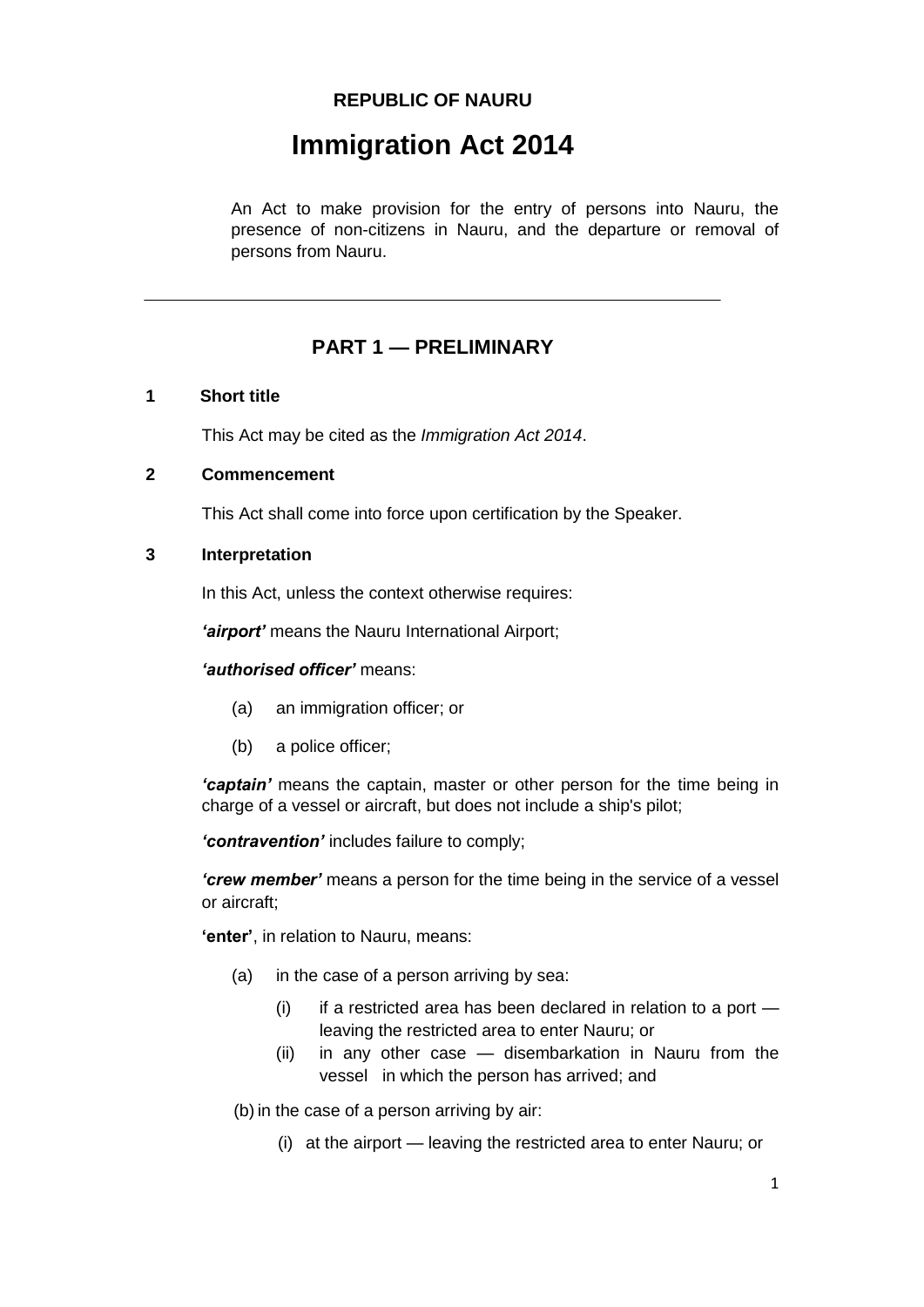(ii) at any place other than the airport — landing in Nauru;

and includes re-entry;

#### *'Immigration officer'* means:

- (a) the Principal Immigration Officer; or
- (b) a person appointed as an immigration officer under section 4A;

'*Minister*' means the Minister for Justice and Border Control.

*'passenger'* means a person travelling or intending to travel on board a vessel or aircraft;

*'passport'* includes a document of identity issued from official sources, whether in or outside Nauru, and having the characteristics of a passport, but does not include a document of a class declared by the Regulations not to be a passport;

*'Principle Immigration Officer (Administration)***'** means the person holding or acting in the office of the Principle Immigration Officer established under section 4 (1) (i).

**'***Principle Immigration Officer (Operations)'* means the person holding or acting in the office of the Principle Immigration Officer established under section 4 (1) (ii).

*'removal order'* means an order for the removal of a person from Nauru made under section 11;

*'restricted area'* means an area declared as a restricted area under section 5;

*'Secretary'* means the Secretary for Justice and Border Control.

*'unlawfully in Nauru'* – a person who contravenes section 10 is unlawfully in Nauru;

*'vessel'* includes a boat, ship, canoe or other floating craft, whether or not propelled by motor, but does not include an aircraft;

*'visa'* means a visa granted under the Regulations.

#### **3A Act binds Republic**

This Act binds the Republic.

#### **3B Repeal**

The Acts listed in Schedule 1 are repealed.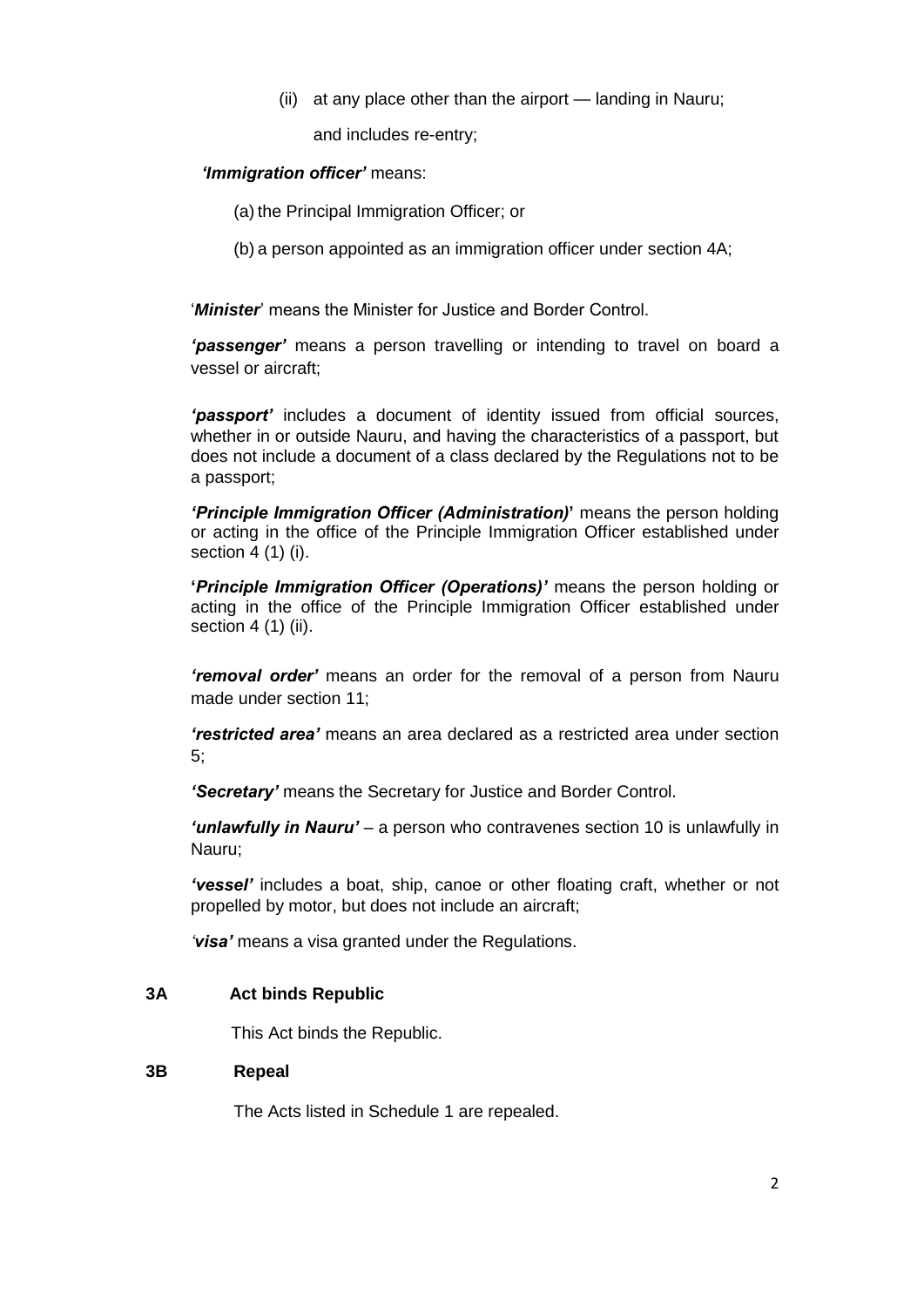## **PART 2 — ADMINISTRATION**

#### **4 Principal Immigration Officer**

- (1) The Secretary, acting on the recommendation of the Minister, may appoint two officers in the position of Principal Immigration Officer and they shall be:
	- (i) Principal Immigration Officer (Administration); and
	- (ii) Principal Immigration Officer (Operations).
- (2) The role and duties of the Principal Immigration Officer (Administration) and Principal Immigration Officer (Operations) must be determined by the Secretary, acting on the recommendation of the Minister.
- (3) The Principal Immigration Officer is subject to control and direction by the Minister.
- (4) In this Act, unless otherwise stated, Principal Immigration Officer shall refer to both Principal Immigration Officer (Administration) and Principal Immigration Officer (Operations).

#### **4A Immigration Officers**

- (1) The Chief Secretary may appoint a public officer to be an Immigration Officer to assist the Principal Immigration Officer.
- (2) An appointment is subject to the conditions specified in the instrument of appointment.
- (3) When performing functions or exercising powers under this Act, an Immigration Officer is subject to control and direction by the Principal Immigration Officer.
- (4) Nothing in this Act precludes an Immigration Officer from also being authorised to perform functions and exercise powers under any other Act.

#### **4B Identity cards**

- (1) The Principal Immigration Officer and each immigration officer must be issued with an identity card that:
	- (a) specifies the officer's name and office;
	- (b) bears a recent photograph of the officer; and
	- (c) is in a form capable of being worn or displayed on outer clothing.
- (2) When exercising a power as an authorised officer under this Act in relation to a person, the Principal Immigration Officer or immigration officer must: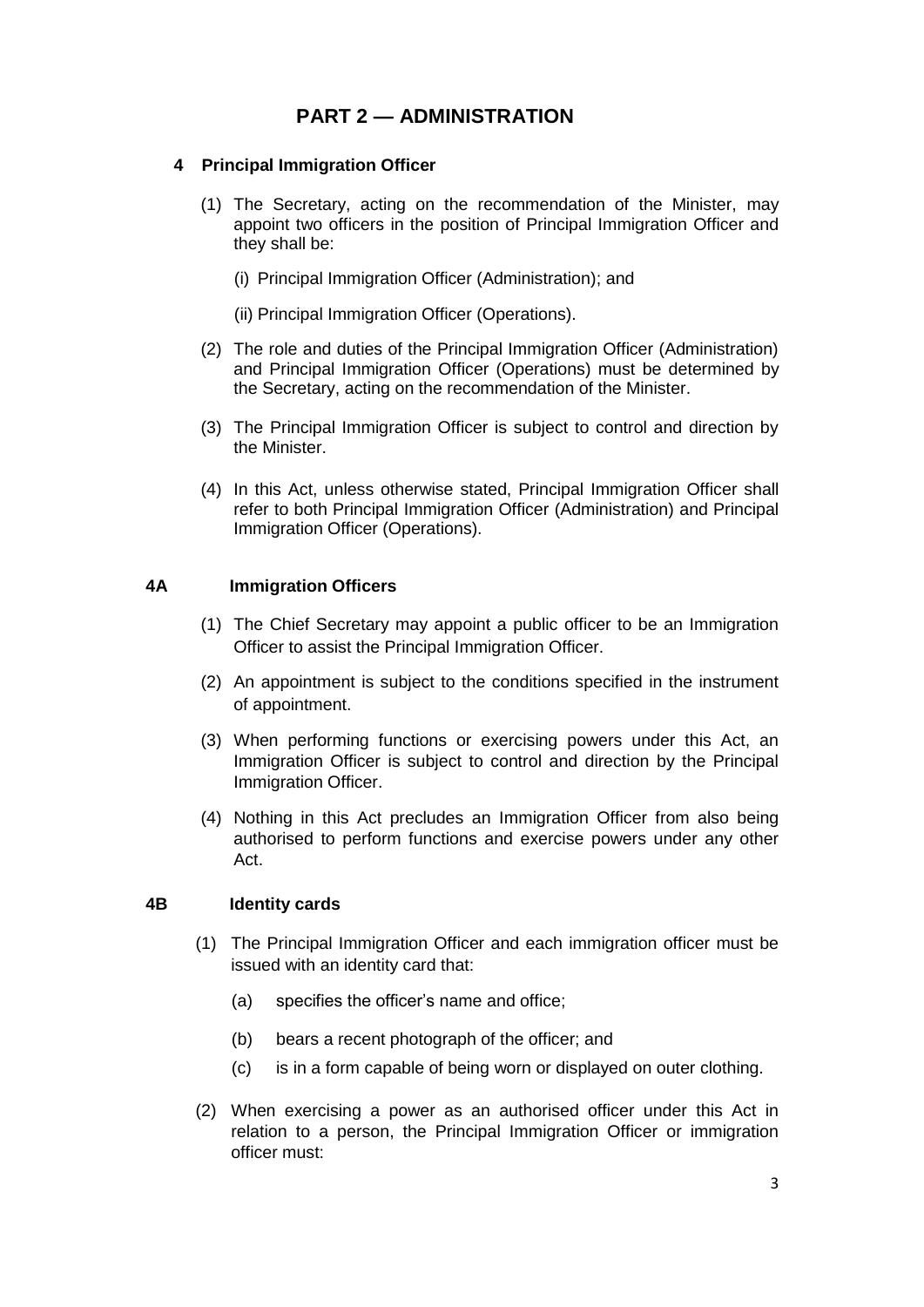- (a) produce his or her identity card for the person's inspection before exercising the power; or
- (b) display the identity card so it is clearly visible to the person when the officer is exercising the power.
- (3) If it is not practicable to comply with subsection (2), the officer must produce the identity card for the person's inspection at the first reasonable opportunity.
- (4) On ceasing to be an Immigration Officer, a person must return his or her identity card to the Secretary.
- (5) Any person who fails to return his or her identity card to the Secretary commits an offence under this Act and is liable to a maximum penalty of \$500.

#### **4C Delegation**

- (1) The Minister may delegate to the Secretary or the Principal Immigration Officer his or her functions or powers under this Act (other than a function or power specified by the Regulations as made under section 33 of this Act).
- (2) The Secretary may delegate to the Principal Immigration Officer or to an Immigration Officer his or her functions or powers under this Act (other than a function or power specified by the Regulations as made under section 33 of this Act).
- (3) The Principal Immigration Officer may delegate to an Immigration Officer his or her functions or powers under this Act (other than a function or power specified by the Regulations as made under section 33 of this Act).

#### **5 Restricted areas**

- (1) The Minister may, by Gazette notice, declare places at a port or airport as restricted areas for the purposes of:
	- (a) the questioning of persons arriving in or leaving Nauru;
	- (b) the holding of persons arriving in Nauru until they are permitted by an Immigration Officer to enter Nauru;
	- (c) the holding of persons leaving Nauru who have completed immigration formalities until embarkation; and
	- (d) the holding of persons in transit via Nauru to another country,

and may declare the limits of those places together with such other details as may be necessary or desirable to delimit the places.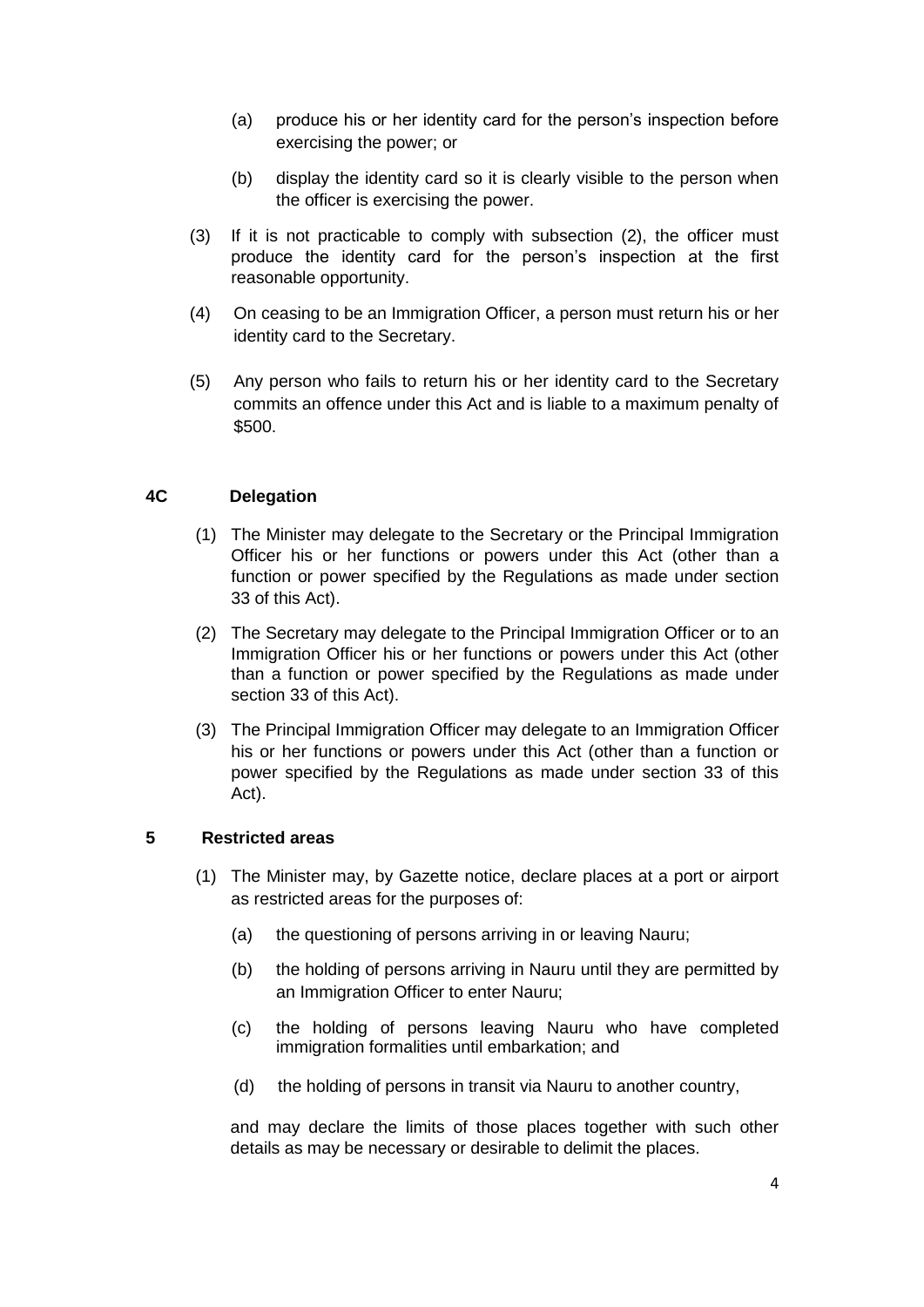- (2) A person must not enter a restricted area unless the person is in the process of entering, leaving or transiting through Nauru.
- (3) Any person who enters a restricted area whilst not in the process of entering, leaving or transiting through Nauru commits an offence and is liable to a maximum penalty of \$10,000.
- (4) Subsection (2) does not apply to:
	- (a) an authorised officer;
	- (b) a public officer entering for legitimate purposes of customs, quarantine or agricultural quarantine matters; or
	- (c) any other person authorised by or under a law, either expressly or by necessary implication.

#### **6 Powers of authorised officers**

- (1) For the purposes of the administration of this Act, an authorised officer may:
	- (a) without a search warrant, enter and search a vessel, aircraft, vehicle, premises or place;
	- (b) question a person:
		- (i) who desires to enter or leave Nauru; or
		- (ii) whom the officer suspects may be unlawfully in Nauru; or
		- (iii) whom the officer believes can give material information regarding a person referred to in subparagraph (i) or (ii);
	- (c) require a person referred to in paragraph (b) to produce such documents in his or her possession as may be necessary or desirable to enable the officer to carry out official duties;
	- (d) require a person who desires to enter or leave Nauru to make and sign a declaration in the form required by the Regulations;
	- (e) prevent a person whom the officer believes is not authorised to enter Nauru from entering Nauru;
	- (f) prevent a person in respect of whom a removal order is in force from leaving the vessel or aircraft on which the person has been placed for removal; and
	- (g) require a person who desires to enter Nauru to submit to be examined by a medical officer and to undergo and assist in the carrying out of a test or investigation as the medical officer requires.
- (2) In exercising powers under this Act, an authorised officer may: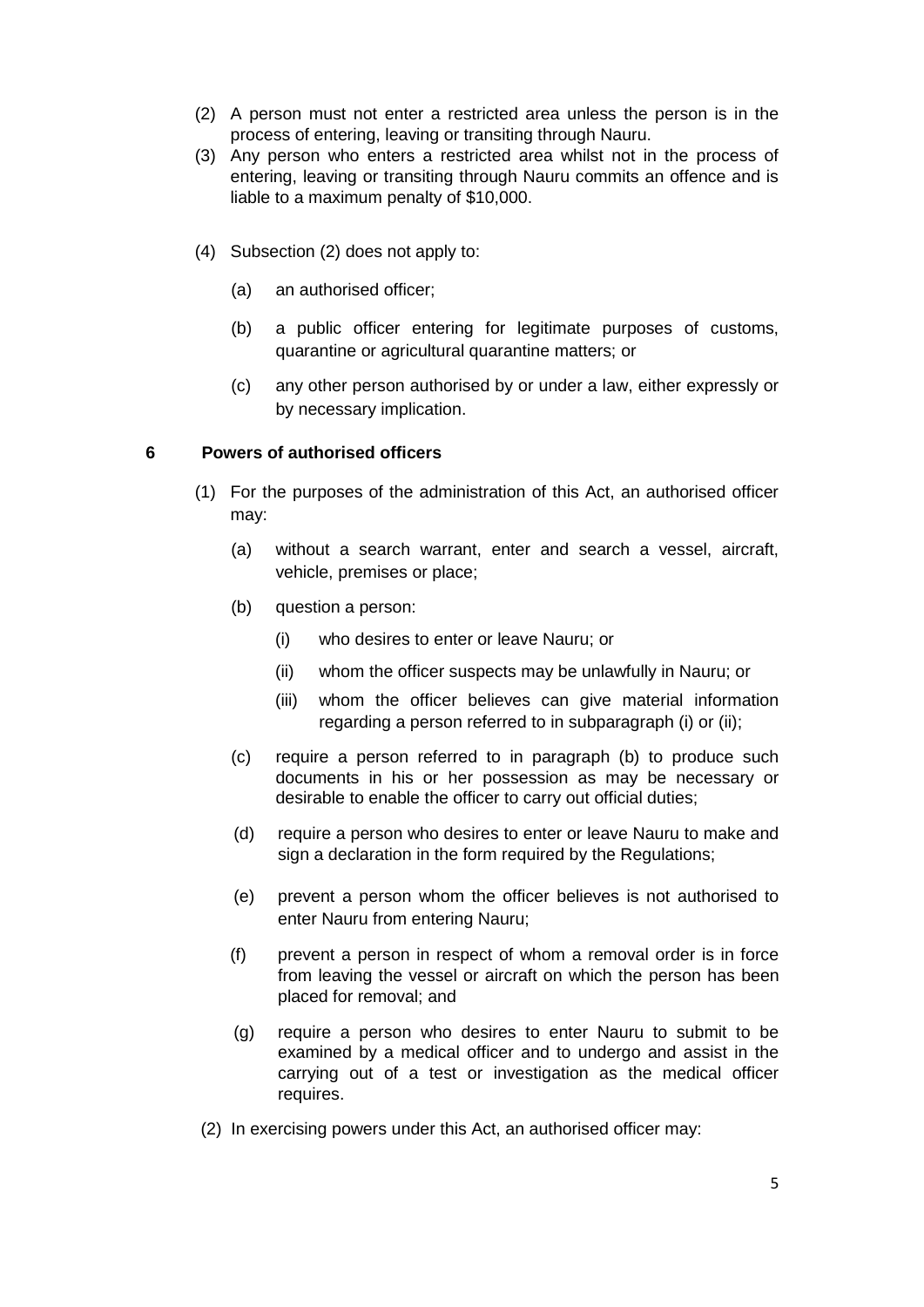- (a) use such force as is reasonably necessary; and
- (b) be assisted by such persons as he or she considers necessary in the circumstances.
- (3) If an authorised officer has reasonable cause to suspect:
	- (a) that a person has committed an offence against this Act; or
	- (b) that the presence of a person in Nauru is or would be unlawful,

the officer may, without warrant, arrest the person.

- (4) If a person arrested is a passenger or a member of the crew of a vessel or aircraft, the authorised officer who arrested the person may hand over custody of the person to the captain until the vessel or aircraft leaves Nauru.
- (5) For section 10 of the *Criminal Procedure Act 1972*, an offence against this Act is a cognisable offence and, for sections 15 and 20 of that Act, an authorised officer other than a police officer will, if he or she arrests a person without warrant, be regarded as a private person.
- (6) Any person who:
	- (a)hinders or obstructs an authorised officer, or a person assisting an authorised officer, in the exercise of powers conferred by this Act;
	- (b)refuses or fails to comply with a requirement of an authorised officer under this section;
	- (c)when required by an authorised officer under this section to answer a question, refuses or fails to answer the question to the best of the person's knowledge, information and belief; or
	- (d)falsely represents, by words or conduct, that he or she is an authorised officer or other person with powers under this Act.

commits an offence and is liable to a maximum penalty of \$10,000.

## **PART 3 — ARRIVAL, ENTRY AND REMOVAL**

#### **7 Passenger and crew lists**

- (1) On arrival of a vessel or aircraft in Nauru, the captain must deliver to an Immigration Officer a list, in a form approved by the Secretary, of all officers, crew, passengers and other persons on board the vessel or aircraft.
- (2) If the captain of a vessel or aircraft:
	- (a) fails to make a report under this section; or
	- (b) provides a list or statement which the captain knows to be false or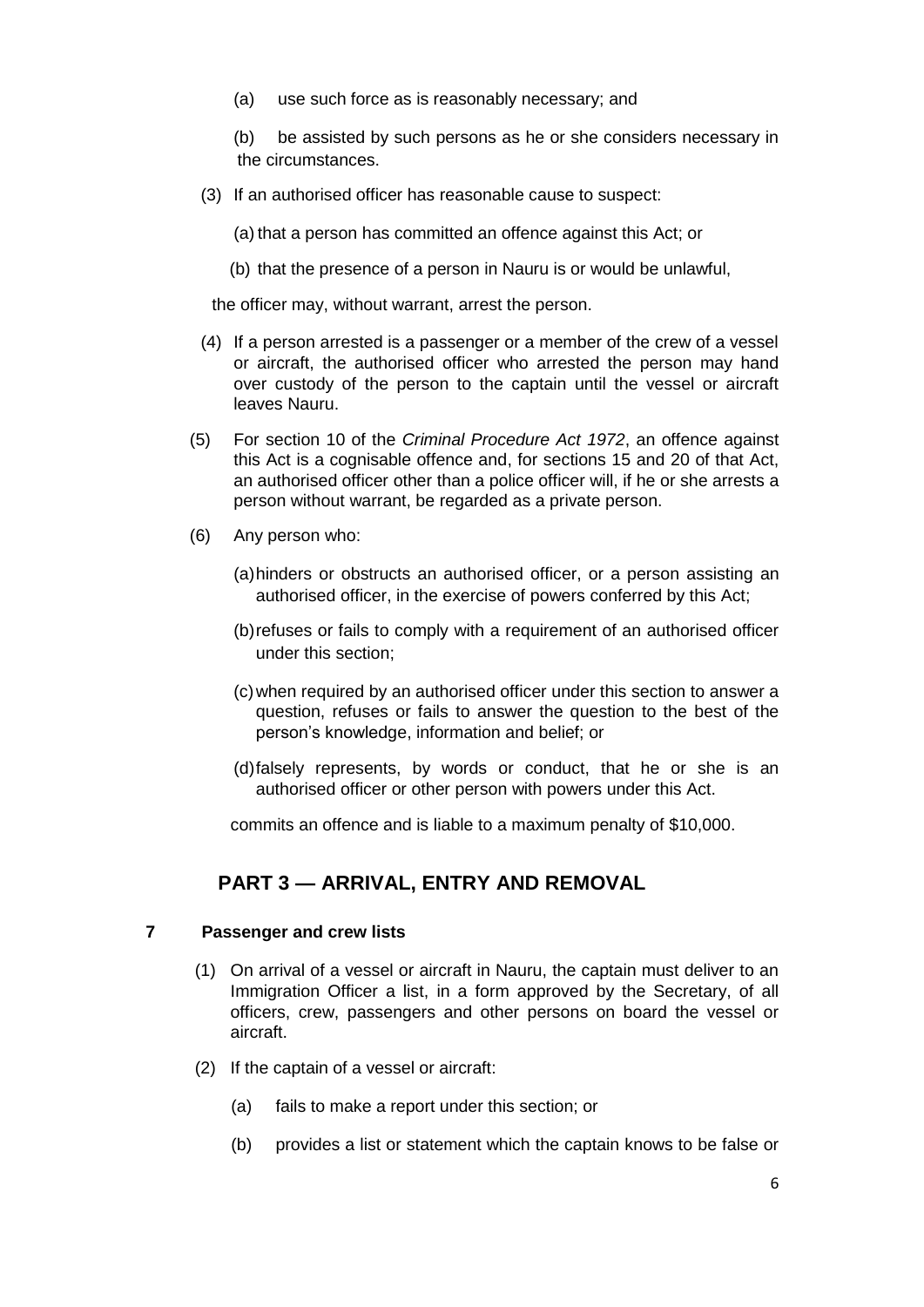misleading,

the captain, the owner and the agent of the vessel or aircraft each commit an offence and are each liable to a maximum penalty of \$10,000.

(3) It is a defence to a prosecution for an offence against subsection  $(2)(a)$  if the defendant proves that the arrival was caused by stress of weather, medical or other emergency or there was other reasonable cause for the contravention.

#### **8 Arrival of vessel or aircraft**

- (1) On arrival of a vessel or aircraft in Nauru, the captain must:
	- (a) not permit any person to disembark until disembarkation has been authorised by an Immigration Officer;
	- (b) if the captain reasonably believes a person on board the vessel is a stowaway, a person required to have a visa but who is not entitled to one or a person who is in the course of deportation or compulsory repatriation —
		- (i) immediately inform an Immigration Officer; and
		- (ii) prevent the person from disembarking unless the disembarkation is authorised by an Immigration Officer; and
	- (c) prevent from disembarking any other person whom an Immigration Officer informs the captain is required to have a visa but is not entitled to one.
- (2) If the captain fails to comply with subsection (1) (a), (b) or (c) then the captain has committed an offence and is liable to a maximum penalty of \$10,000.
- (3) In preventing a person from disembarkation under subsection (1) (b) or (c), the captain may use such force as is reasonably necessary.
- (4) The captain of a vessel or aircraft arriving in Nauru must immediately comply with any instruction or direction given by an Immigration Officer and must by all reasonable means facilitate boarding by and provide necessary assistance to an Immigration Officer.
- (5) If the captain fails to comply with subsection (4) then the captain is liable to a maximum penalty of \$10,000.
- (6) If a person enters Nauru unlawfully as a result of the captain of a vessel or aircraft contravening this section, the captain, the owner and the agent of the vessel or aircraft are jointly and severally liable to pay to the Republic all expenses incurred by the Republic in connection with the care, maintenance and treatment of the person and with the removal of the person from Nauru (not exceeding in the case of removal, the costs of removal to the place from which the person was brought by the vessel or aircraft).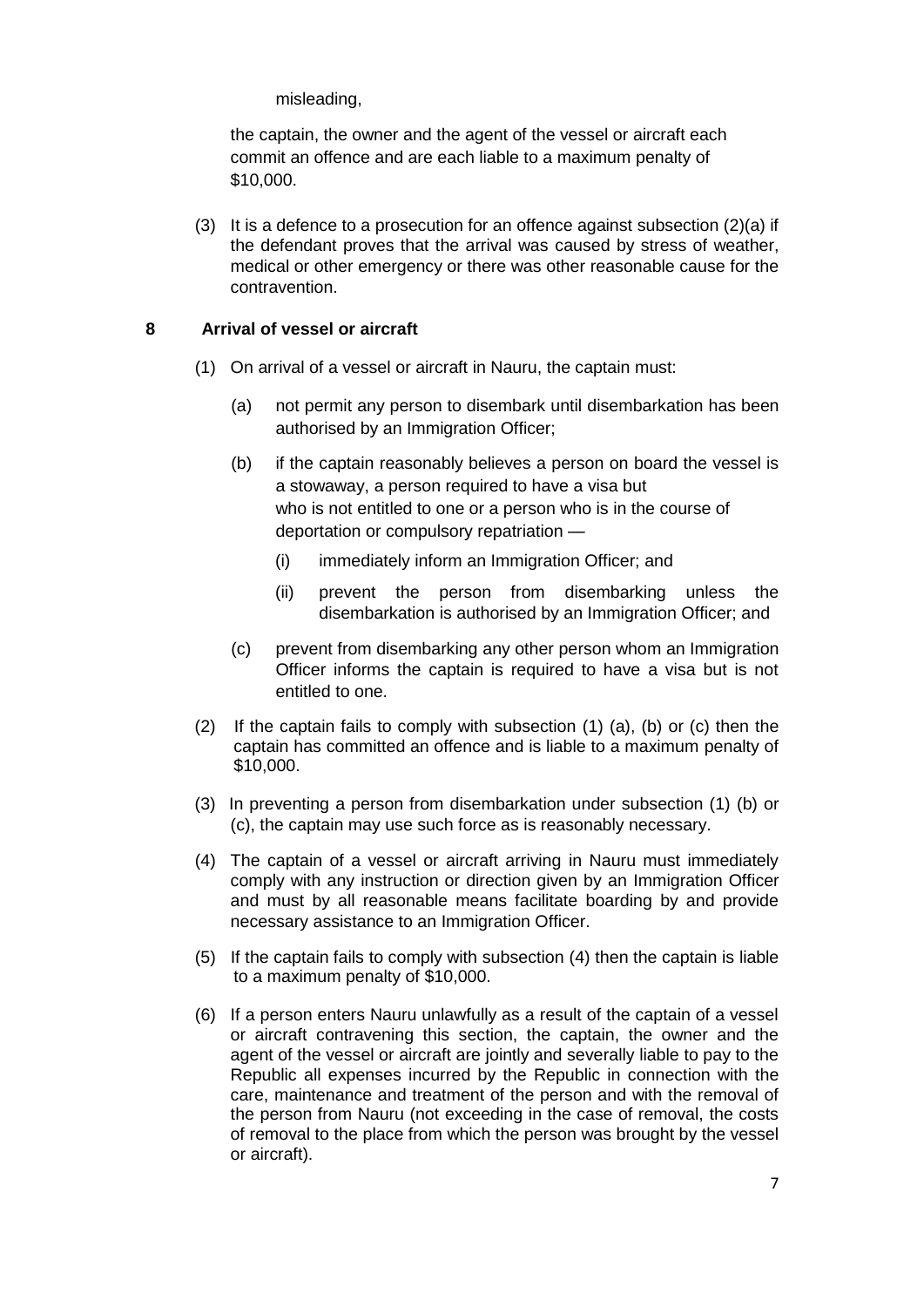(7) The expenses may be recovered in an action brought by or in the name of the Republic.

#### **9 Information to be provided on entry and departure**

- (1) A person entering or departing from Nauru must:
	- (a) appear before an Immigration Officer; and
	- (b) provide the Immigration Officer with such information as the officer may require or as may be prescribed by the Regulations.
- (2) Any person who fails to comply with subsection (1) commits an offence and is liable to a maximum penalty of \$10,000.
- (3) It is a defence to a prosecution for an offence against this section if the defendant proves that the entry or departure was caused by stress of weather, medical or other emergency or there was other reasonable cause for the contravention.

#### **10 Requirement for visa**

- (1) A person who is not a citizen of Nauru must not enter or remain in Nauru without a valid visa authorising that entry or presence and any person failing to comply with this subsection commits and offence and is liable to a maximum penalty of \$10,000.
- (2) The Regulations may exempt a person from the application of subsection (1) absolutely or subject to conditions.
- (3) The burden of proof that a person has a valid visa authorising the entry to or the presence of the person in Nauru or is exempt under subsection (2) lies on the defendant.
- (4) Except in the case of a regional processing centre visa or unless exemption has been granted by the Minister, upon the expiration of a visa, the holder of the visa must leave Nauru in order to reapply for the same visa or a different class of visa.
- (5) It is a defence to a prosecution for an offence against this section if the defendant proves that the entry or departure was caused by stress of weather, medical or other emergency or there was other reasonable cause for the contravention.
- (6) Any person who remains in Nauru after the expiration of their visa, is deemed to be an overstayer and shall pay the relevant fee as specified in Schedule 2 of this Act.
- (7) If a decision is made not to grant a visa, the applicant must be given written notice of the decision and a statement of the reasons for the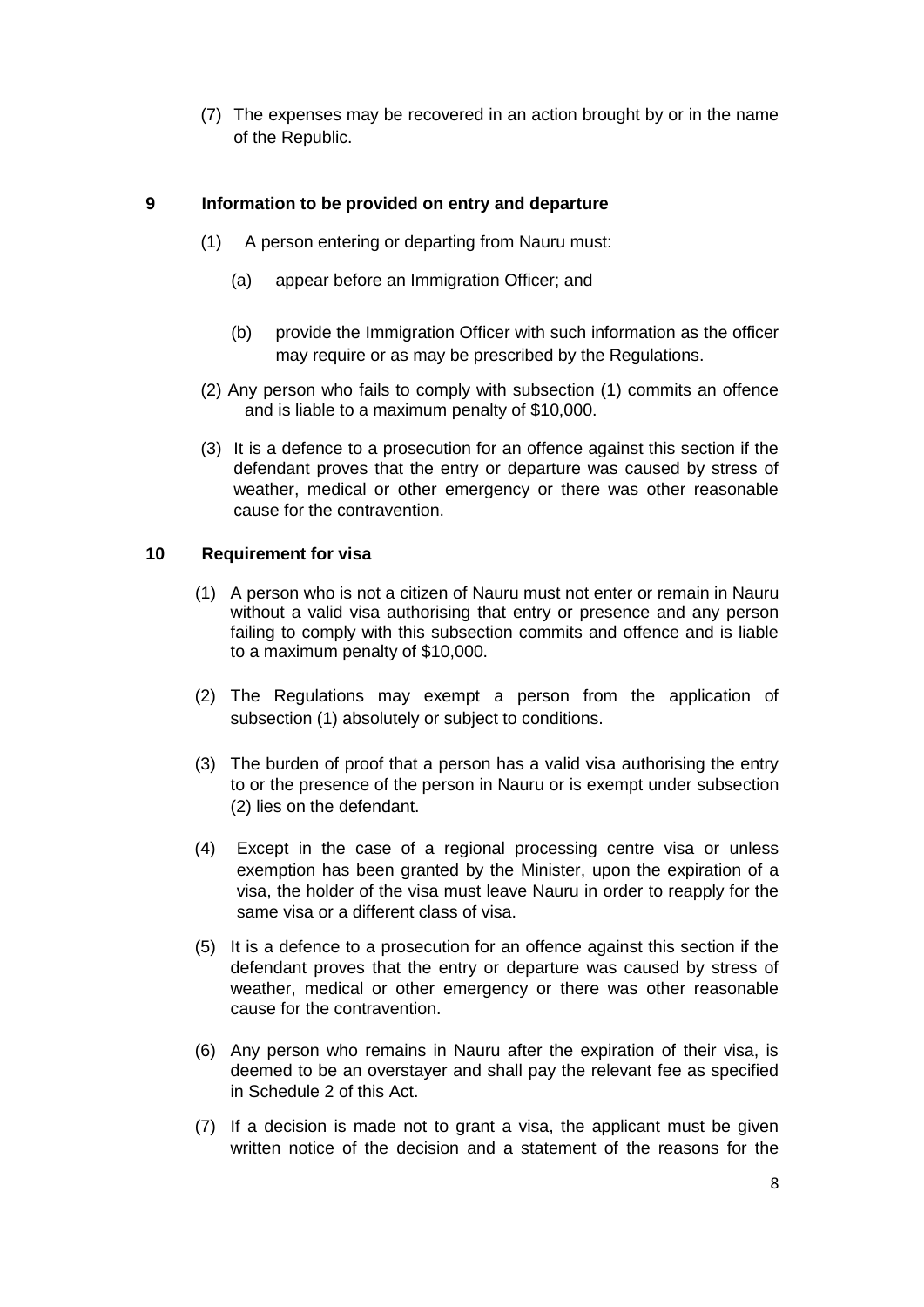decision.

#### **11 Removal orders**

- (1) The Minister may order the removal from Nauru of a person, other than a citizen, who:
	- (a) is a Prohibited Immigrant;
	- (b) has entered Nauru in breach of this Act or any other law;

(c) has been convicted in Nauru or elsewhere of any offence nominated by the Minister by Notice and has not received a free pardon; or

(d) remains in Nauru after the expiration or cancellation of the person's Visa.

- (2) The Minister may declare a person a Prohibited Immigrant who:
	- (a) has been deported from Nauru or any other country;
	- (b) has breached a term or condition of the person's Visa;
	- (c) is likely to be a danger to the peace, order or good governance of Nauru;
	- (d) If in Nauru, would put at risk:
		- (i) any Nauruan citizen; or
		- (ii) Nauru's relationship with any other country or place or any international or regional organisation;
	- (e) is without sufficient lawful means of support for the person or any of the person's dependants;
	- (f) is declared by the Minister to be a people smuggler or a person involved with people smuggling; or
	- (g) is regarded by the Minister as an undesirable immigrant due to:
		- i. the individual breaching any other laws of Nauru;
		- ii. the individual committing an act so gross that it has offended the custom, tradition and morals of the people of Nauru;
		- iii. the individual refusing to cooperate with Nauruan authorities regarding any investigation resulting in an unnecessary delay of justice; or
		- iv. any other breach that the Minister considers reasonable enough to declare the person an undesirable immigrant.
- (3) If so requested by a person in respect of whom a removal order is made, the Minister may, inform the person of the reason for making the removal order.
- (4) A person against whom a removal order is made may, before the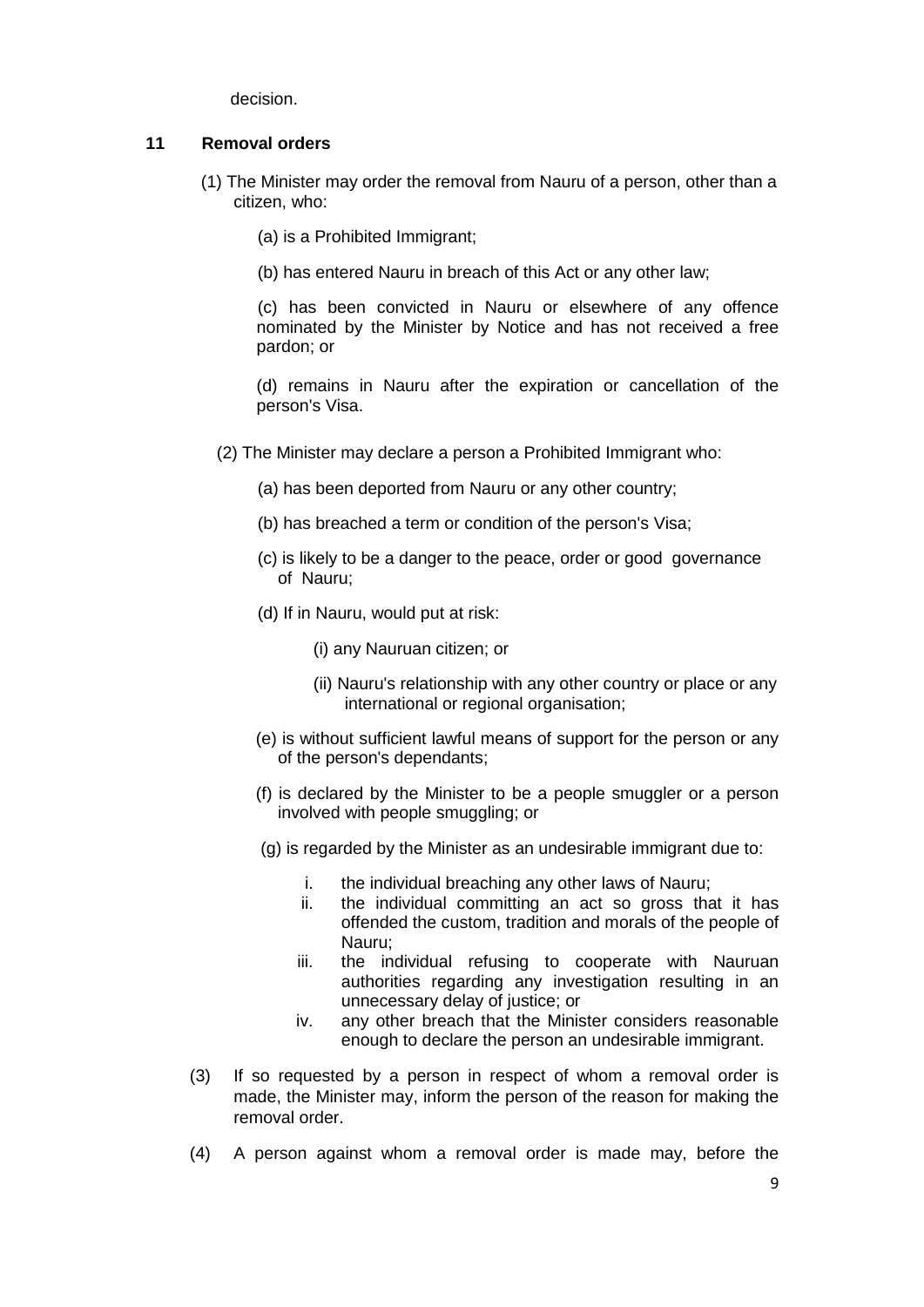person leaves Nauru and while being conveyed to the place of departure, be kept in prison or in police custody, and while so kept is taken to be in lawful custody.

- (5) The Minister may vary or revoke a removal order made, or directions given, under this section.
- (6) A person against whom a removal order has been made may be removed:
	- (a) to the place from which the person came; or
	- (b) with the approval of the Minister, to a place in the country to which the person belongs, or to a place to which the person consents to be removed, provided that the Government of the last-mentioned place consents to receive the person.
- (7) The captain of a vessel or aircraft proceeding to a place to which a person is directed to be removed under this section and who is required by the Minister to do so must:
	- (a) receive a person against whom a removal order has been made on board the vessel or aircraft; and
	- (b) afford the person a passage to that place and proper accommodation and maintenance during the passage.
- (8) If a captain fails to comply with subsection (7), the captain, the owner of the vessel or aircraft and any agent of the owner in Nauru each commit an offence and is liable to a maximum penalty of \$10,000.
- (9) Except as provided by section 8(6), the cost of passage, accommodation and maintenance under subsection (7) must be paid by the person removed, or if the Minister so directs, out of the Treasury Fund, which is appropriated accordingly.
- (10) If a person against whom a removal order has been made holds a ticket for the person's conveyance from Nauru to a place outside Nauru, the Minister may, on behalf of the person arrange, with or without the person's consent, for the ticket to be applied for or towards the conveyance of the person.
- (11) If a person against whom a removal order is made has been sentenced to a term of imprisonment, the sentence must, unless the Minister otherwise directs, be served before the order is carried into effect.
- (12) For the purpose of subsection (9), the Minister may use money or property belonging to or found on the person removed in payment of the whole or a part of the cost of passage, accommodation, and maintenance under subsection (7).
- (13) Save for the appeal provided by section 13 of this Act, no person shall have any right or entitlement to challenge or seek review or bring any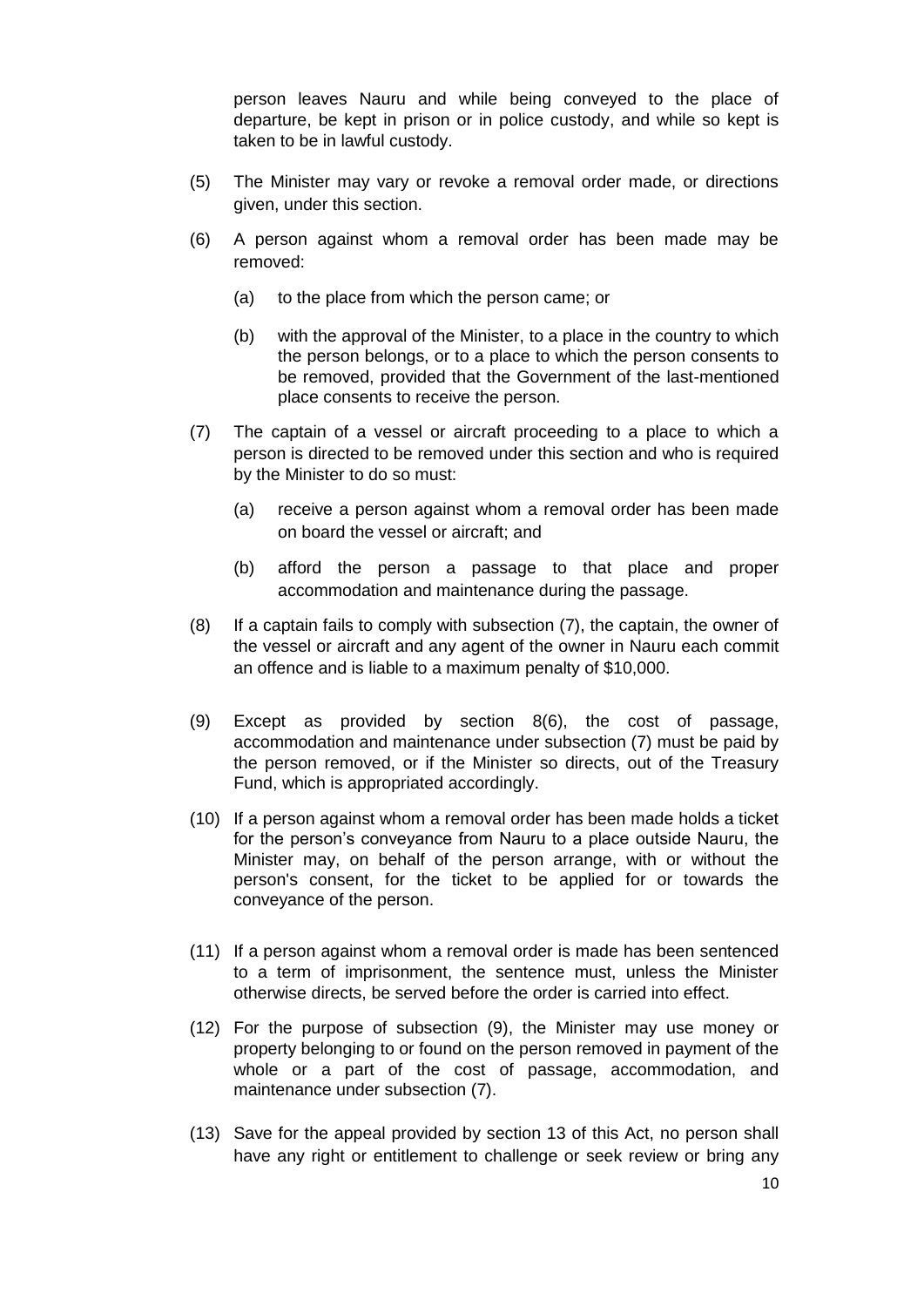other legal proceedings whatsoever, including but not limited to any proceedings by way of prerogative writ or judicial review, in any Court concerning any decision, act or omission by the Minister, under this section.

#### **12 Review of decisions relating to visas**

- (1) An application for a review of a decision in relation to visas, under this Act, must be made to the Minister as follows:
	- (a) an applicant for a visa may apply to the Minister for review of a decision to refuse to grant the application or to impose visa conditions; or
	- (b) the holder of a visa may apply to the Minister for review of a decision to vary, or impose further, visa conditions or to suspend or cancel the visa.
- (2) This section (12) does not apply to a person who has been issued with a removal order under section 11 of this Act.
- (3) Subject to this section, the application for review must be made within 14 days after the person receives notice of the decision.
- (4) If the reasons for a decision are not given in writing at the time it is made and a person who may apply for review of the decision requires, within 14 days after the making of the decision, the decision maker to give reasons in writing, the time for making an application for review runs from the time when the person receives the written statement of reasons.
- (5) An application for review must be in writing and must set out the reasons for the application and must include the prescribed fee as stated in Schedule 2 of this Act.
- (8) On a review of a decision made, the Minister may:
	- (a) affirm the decision;
	- (b) vary the decision; or
	- (c) set aside the decision and substitute a new decision.
- (9) Notice of a decision on a review must be published in the Gazette.

#### **13 Review of decisions relating to removal orders**

(1) A person aggrieved by a removal order made against him under section 11, may appeal within 7 days of the removal order being served.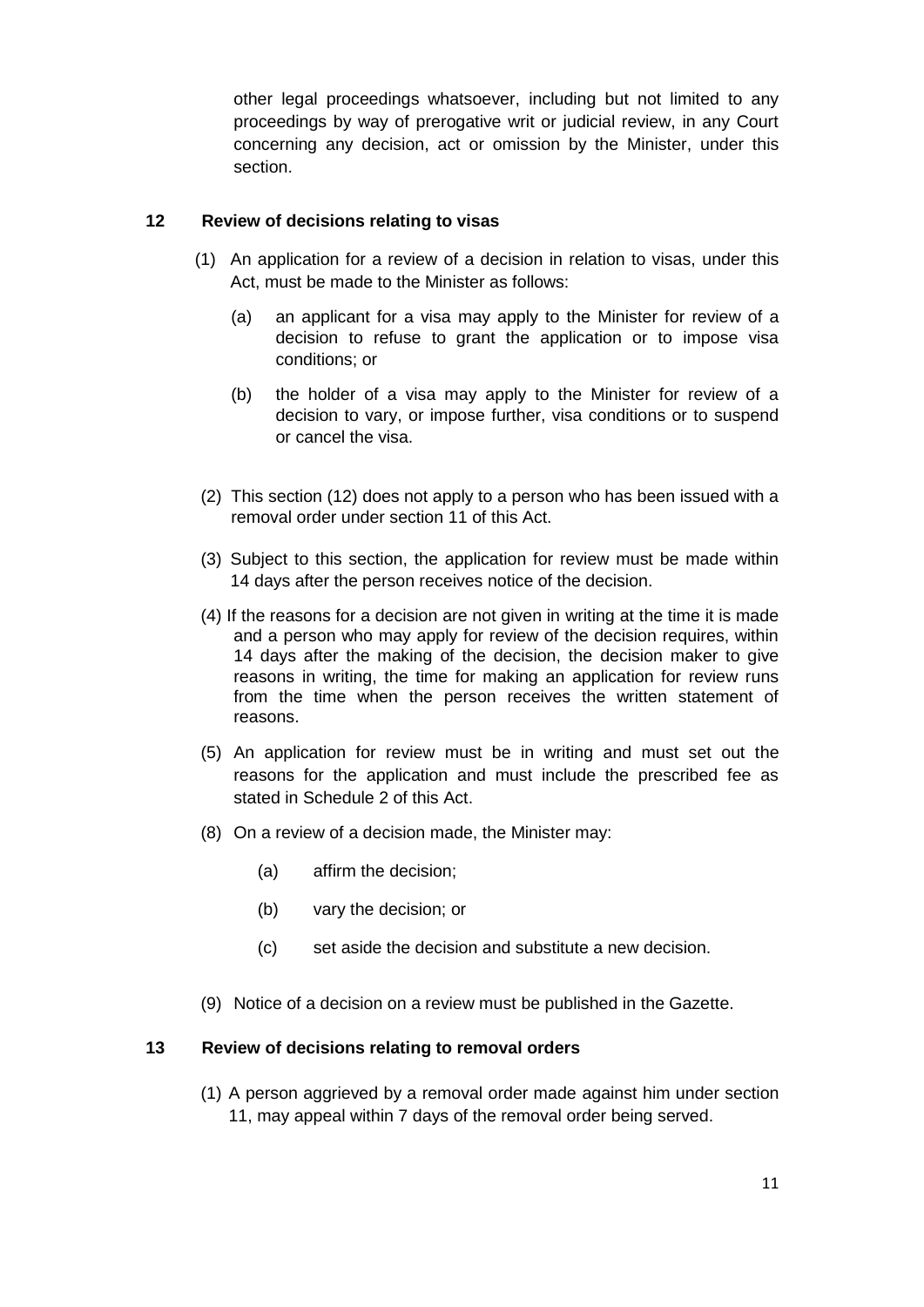- (2) a) The appeal must be made by written petition to the President of the Republic of Nauru and must be submitted with the prescribed fee as stated in Schedule 2 of this Act.
	- b) Upon receipt of the written petition, the President must make a determination of the appeal and inform the applicant within 7 days of receiving the appeal.
- (3) A person who has submitted an appeal under subsection (1), may be granted a permit, by the President, to enter or remain in Nauru for the purposes of conducting the appeal, and where the permit has been granted, any removal order made against the person is stayed until the conclusion of the appeal, whether by way of decision, withdrawal, or otherwise.
- (4) The President in his discretion may uphold, vary or revoke the removal order.
- (5) If at any time, the positions of President and Minister are held by the same individual, the President must delegate to another Minister the power to hear an appeal submitted under subsection (1).
- (6) No person has any right or entitlement to challenge or seek review or bring any other legal proceedings whatsoever, including but not limited to any proceedings by way of prerogative writ or judicial review, in any Court concerning any decision, act or omission by the President or delegated person, under this section.

## **PART 4 — TRAFFICKING IN PERSONS AND SMUGGLING OF MIGRANTS**

#### **14 Definitions**

In this Part, unless the context otherwise requires:

*'child'* means a person under the age of 18 years;

*'exploitation'* includes forced labour or service, slavery or practices similar to slavery, servitude, removal of organs, and sexual servitude;

*'fraudulent travel or identity documents'* means a travel or identity document that:

- (a) has been made, or altered in any way, by a person other than a person or agency lawfully authorised to make or issue the travel or identity document on behalf of a country;
- (b) has been issued or obtained through misrepresentation, corruption or duress or in any other unlawful manner; or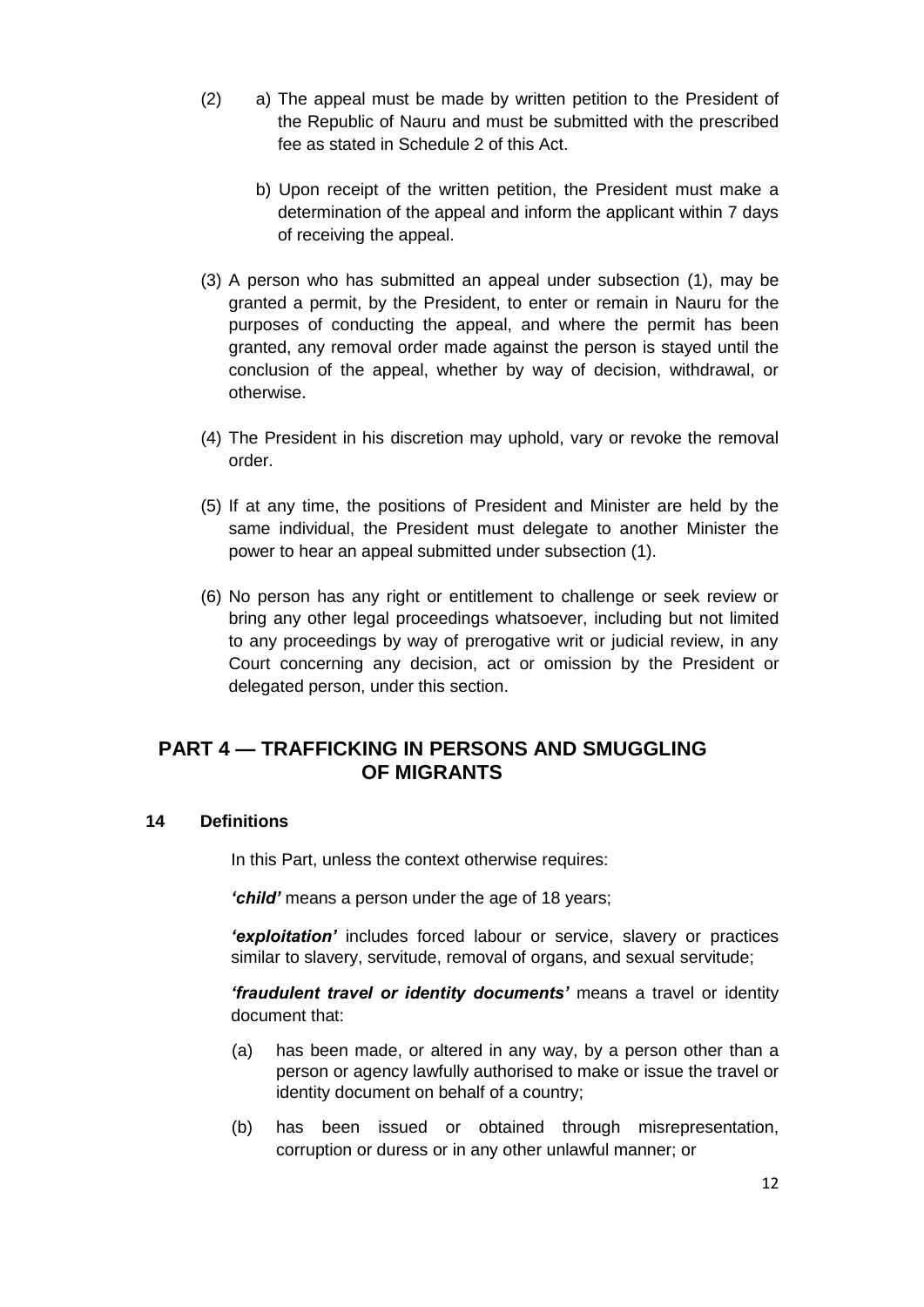(c) is being used by a person other than the lawful holder.

*'illegal entry'* means entering Nauru or any other country without complying with the requirements for lawful entry of that country;

*'material benefit'* includes any type of financial or non-financial inducement, payment, bribe, reward, advantage or service;

*'receiving country'* means a country into which a trafficked person or smuggled migrant is brought as part of an act of trafficking persons or smuggling of migrants;

*'smuggled migrant'* means a person who is subject to smuggling of migrants;

*'smuggling of migrants'* means the arranging or assisting of an unauthorised migrant's illegal entry into any country;

*'trafficked person'* means a person who is subject to trafficking

in persons;

*'trafficking in persons'* means the recruitment, transportation, transfer, harbouring or receipt of a person for the purpose of exploitation;

*'unauthorised migrant'***,** for a country, means a person who is not a citizen of the country or in possession of all the documents required by the law of the country for that person's lawful entry;

*'unlawful employee'***,** for an employer, means a person whom the employer knows, or is reckless to the fact that, is not entitled under law to undertake employment in the employer's service;

*'unlawful means'* means any of the following:

- (a) threat;
- (b) use of force or other form of coercion;
- (c) abduction;
- (d) fraud, including producing, providing or procuring fraudulent travel or identity documents for the unauthorised migrant;
- (e) deception;
- (f) abuse of power or of a position of vulnerability; or
- (g) giving or receiving payments or benefits to achieve the consent of a person having control over another person.

#### **15 Application of this Part**

This Part applies to conduct constituting an offence under this Part that takes place in or outside Nauru in circumstances in which: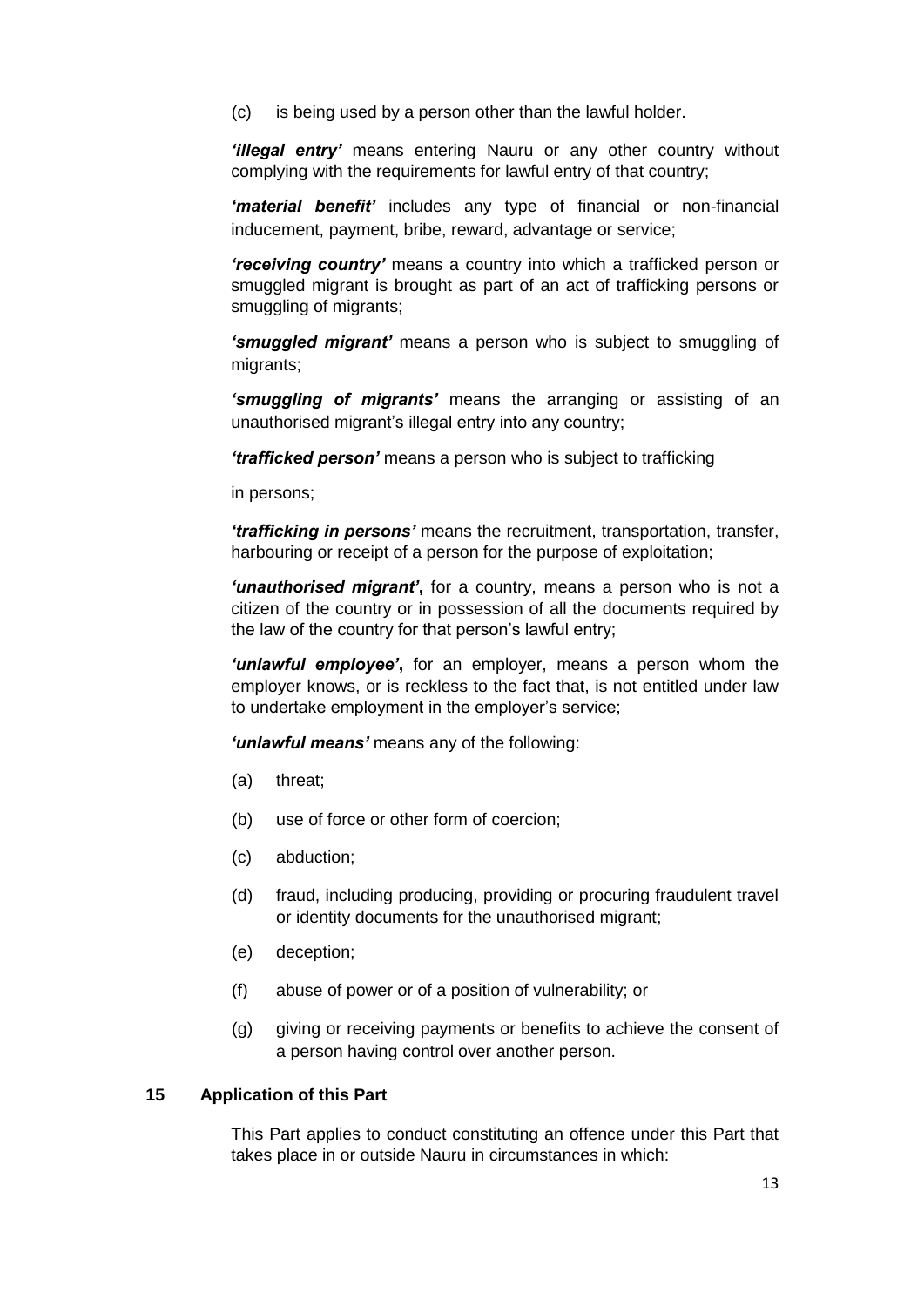- (a) Nauru is the receiving country or the exploitation occurs in Nauru; or
- (b) the receiving country is a country other than Nauru and the offence of trafficking in persons or smuggling of migrants originates in Nauru or the persons or migrants transit Nauru; or
- (c) the person who engages in the offence of trafficking in persons or smuggling of migrants is a Nauruan citizen or a Nauruan visa holder.

#### **16 Offence of trafficking in persons**

A person who engages in trafficking in a person knowing that the person's entry into Nauru or any other country was arranged by unlawful means commits an offence.

#### **17 Offence of trafficking in children**

A person who engages in trafficking in a person who is a child, regardless of whether the child's entry into Nauru or any other country was arranged, commits an offence.

#### **18 Exploitation of persons not legally entitled to work**

- (1) An employer who, while allowing an unlawful employee to undertake employment in the employer's service, takes an action with the intention of preventing or hindering the employee from:
	- (a) leaving Nauru;
	- (b) ascertaining or seeking that person's entitlement under the law of Nauru; or
	- (c) disclosing to any person the circumstances of that person's employment by the employer;

commits an offence.

- (2) Without limiting the generality of subsection (1), the following are examples of actions of the kind mentioned in that subsection:
	- (a) taking or retaining possession or control of a person's passport, any other travel or identity documents, or travel tickets;
	- (b) preventing or hindering a person from:
		- (i) having access to a telephone or any other means of telecommunication available;
		- (ii) using a telephone or any other means of telecommunication available;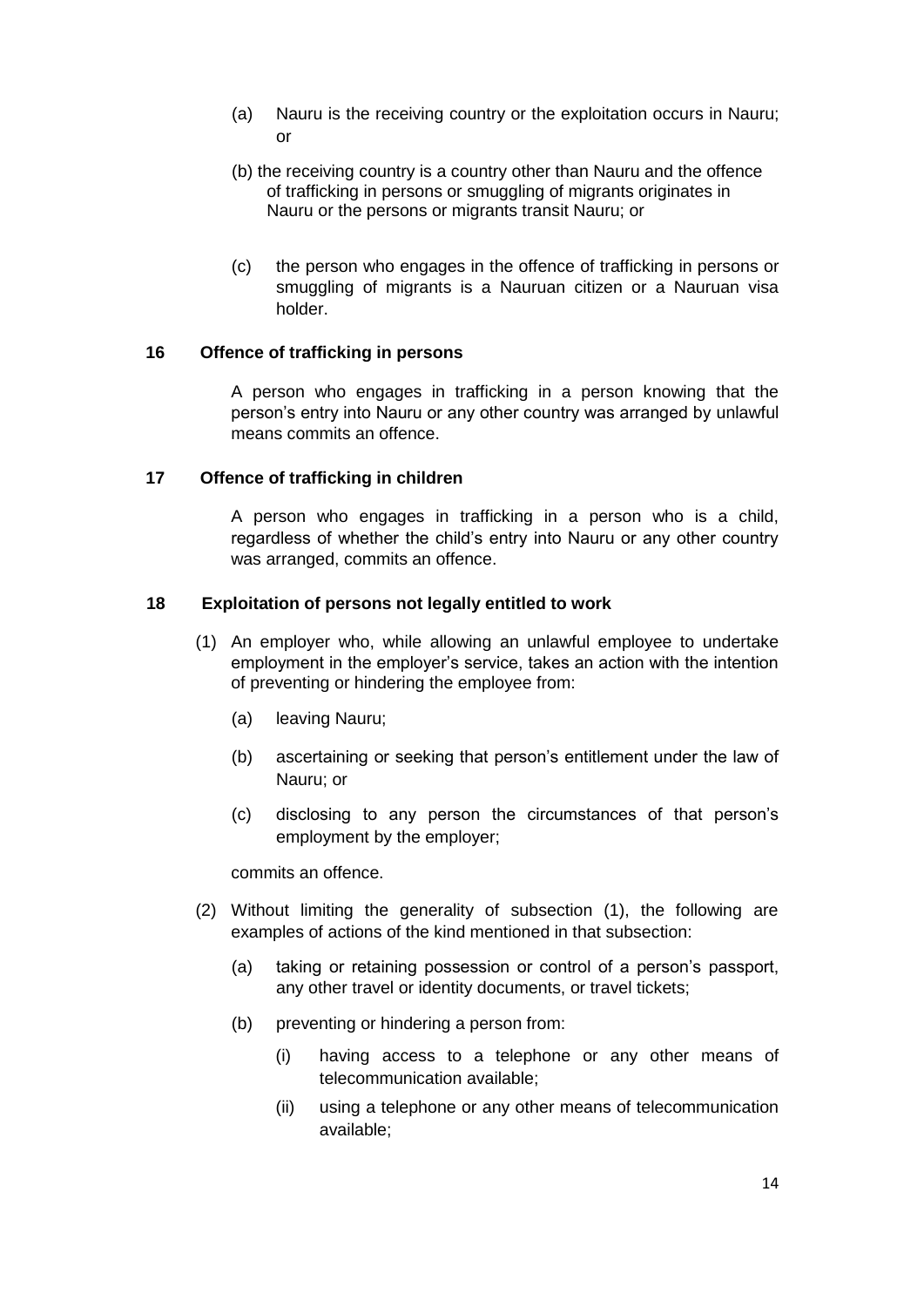- (iii) using a telephone or any other means of telecommunication privately;
- (iv) leaving premises; or
- (v) leaving premises unaccompanied.

#### **19 Consent of trafficked persons**

For sections 16, 17, and 18, it is not a defence:

- (a) that the trafficked person or unlawful employee consented; or
- (b) that the person charged believed consent was given.

#### **20 Offence of smuggling migrants**

A person who, in order to obtain a material benefit, engages in the smuggling of a migrant, either knowing or being reckless as to the fact that the person's entry into a receiving country is illegal, commits an offence.

#### **21 Offence to facilitate stay of unauthorised migrant**

A person who knowingly facilitates the continued presence of an unauthorised migrant in a receiving country:

- (a) by an unlawful means; and
- (b) in order to obtain a material benefit;

commits an offence.

#### **22 Offence related to fraudulent travel or identity documents**

A person who makes, obtains, gives or sells or possesses a fraudulent travel or identity document for the purpose of facilitating:

- (a) trafficking in persons; or
- (b) smuggling of migrants; commits

an offence.

#### **23 Aiding, abetting, etc.**

- (1) A person who intentionally aids, abets, counsels or procures the commission of an offence under this Part by another person is taken to have committed the offence and is punishable as if the offence had been committed by the first-mentioned person.
- (2) A person does not commit an offence of aiding, abetting, counselling or procuring the commission of an offence if, before the offence was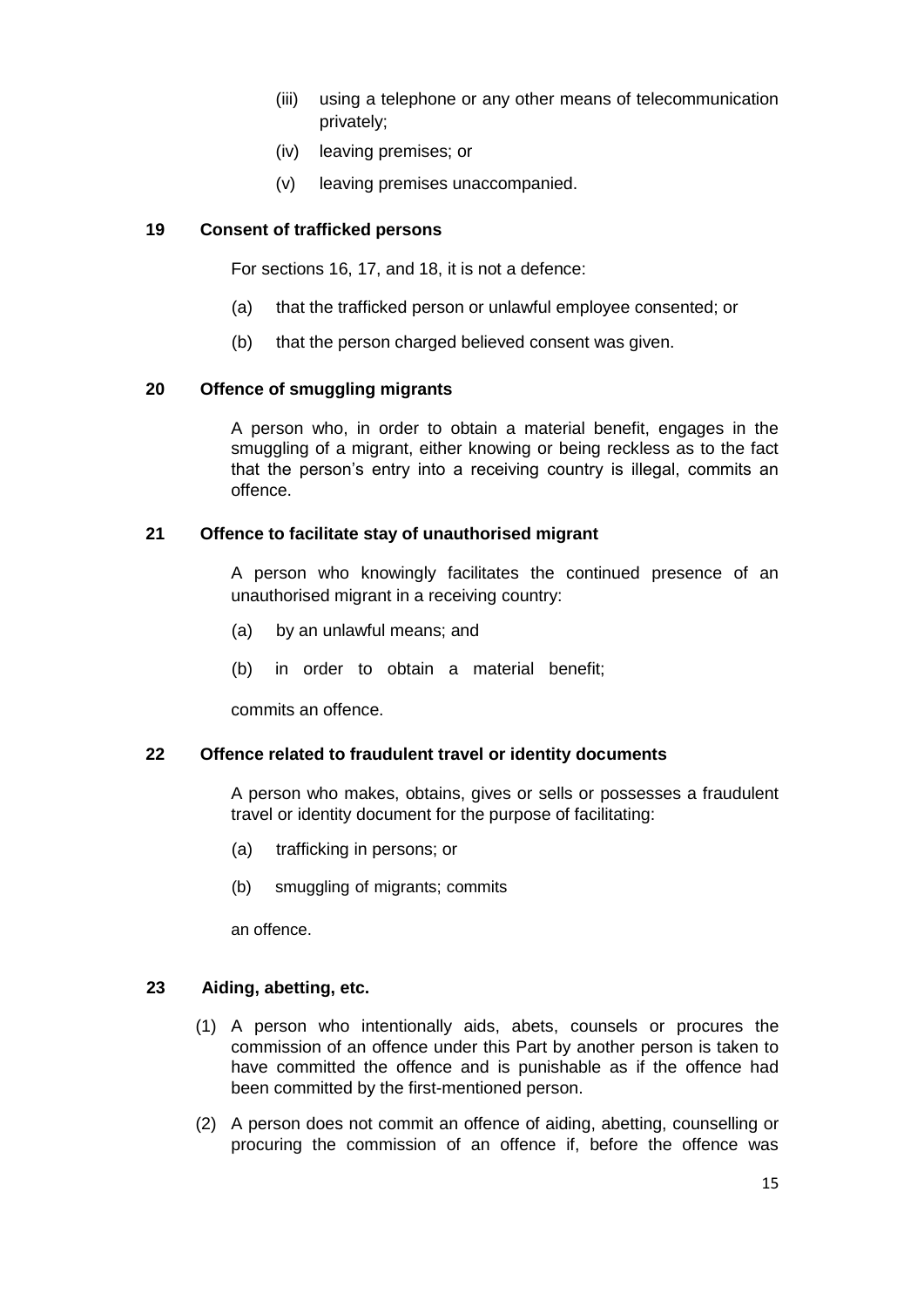committed, the person:

- (a) terminated that person's involvement; and
- (b) took all reasonable steps to prevent the commission of the offence.

#### **24 Incitement to commit an offence**

A person who intentionally urges or incites the commission of an offence under this Part commits an offence.

#### **25 Conspiring to commit an offence**

- (1) A person who conspires with another person to commit an offence under this Part commits an offence.
- (2) A person does not commit the offence of conspiracy if, before the taking of action under the agreement, the person:
	- (a) withdrew from the agreement; and
	- (b) took all reasonable steps to prevent the commission of the offence.

#### **26 Attempting to commit an offence**

A person who attempts to commit an offence under this Part commits an offence.

#### **27 Penalty**

A person convicted of an offence against this Part is liable to a fine not exceeding \$50,000.

## **PART 5 – MISCELLANEOUS**

#### **28 False or misleading information**

A person who makes a statement that is false or misleading in a material particular (whether by reason of the inclusion or omission of any particular) in information provided under this Act commits an offence and is liable to a maximum penalty of \$10,000.

#### **29 Statutory declaration**

Information required to be provided under this Act must, at the request of the person to whom it is to be provided, be verified by statutory declaration.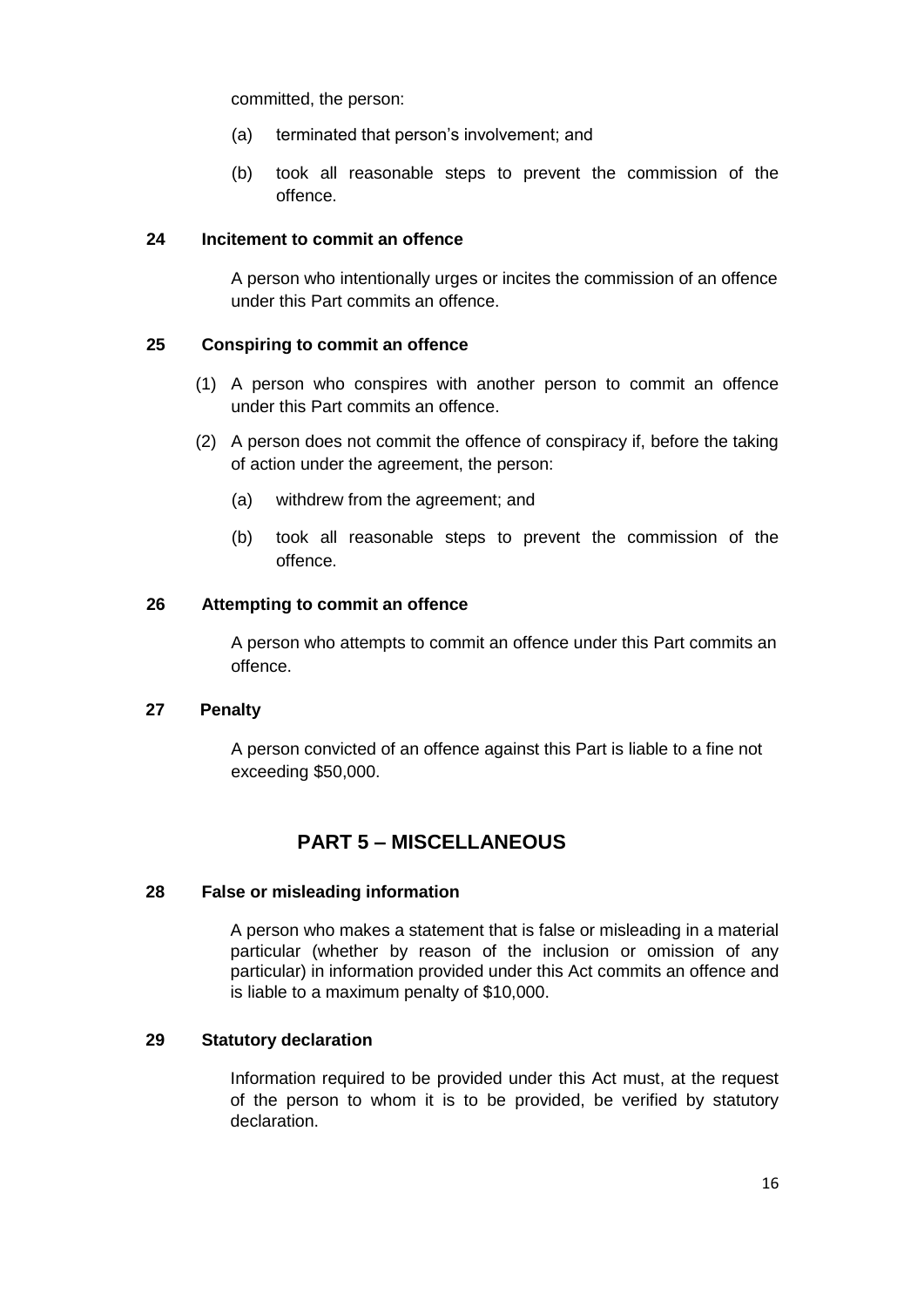#### **30 Powers in respect of vessel or aircraft**

If the captain, owner or agent of a vessel or aircraft is convicted of an offence against this Act, the vessel or aircraft may, by order of the Court, be detained until the fine or any other amount required to be paid under this Act has been paid or guaranteed to the satisfaction of the Secretary, and the Court may order execution against the vessel or aircraft in satisfaction of the fine or other amount.

#### **31 Evidentiary presumption**

In proceedings for an offence against this Act, any document or certificate signed by the Minister, Secretary or Principal Immigration Officer certifying a matter relating to:

- (a) a delegation under this Act;
- (b) an appointment of an Immigration Officer under this Act; or
- (c) a visa granted under this Act;

is, in the absence of proof to the contrary, proof of the matters so certified.

#### **32 No claim for damages maintainable for things done in good faith**

- (1) No claim for damages lies against:
	- (a) the Republic;
	- (b) an Immigration Officer;
	- (c) a person delegated or authorised by this Act or any other law to perform or exercise a duty or power under this Act; or
	- (d) any other person;

in respect of any act, matter or thing done or omitted to be done or purported to be done or omitted to be done, in good faith, in the performance or exercise or intended performance or exercise of a duty or power under this Act.

(2) If a claim for damages lies in any other case, section 3 of the *Republic Proceedings Act 1972* does not apply to the claim.

#### **33 Regulations**

- (1) The Cabinet may make regulations under this Act.
- (2) The regulations may make provision for or relating to:
	- (a) visas, including (without limitation) provision for or relating to:
		- (i) classes of visa;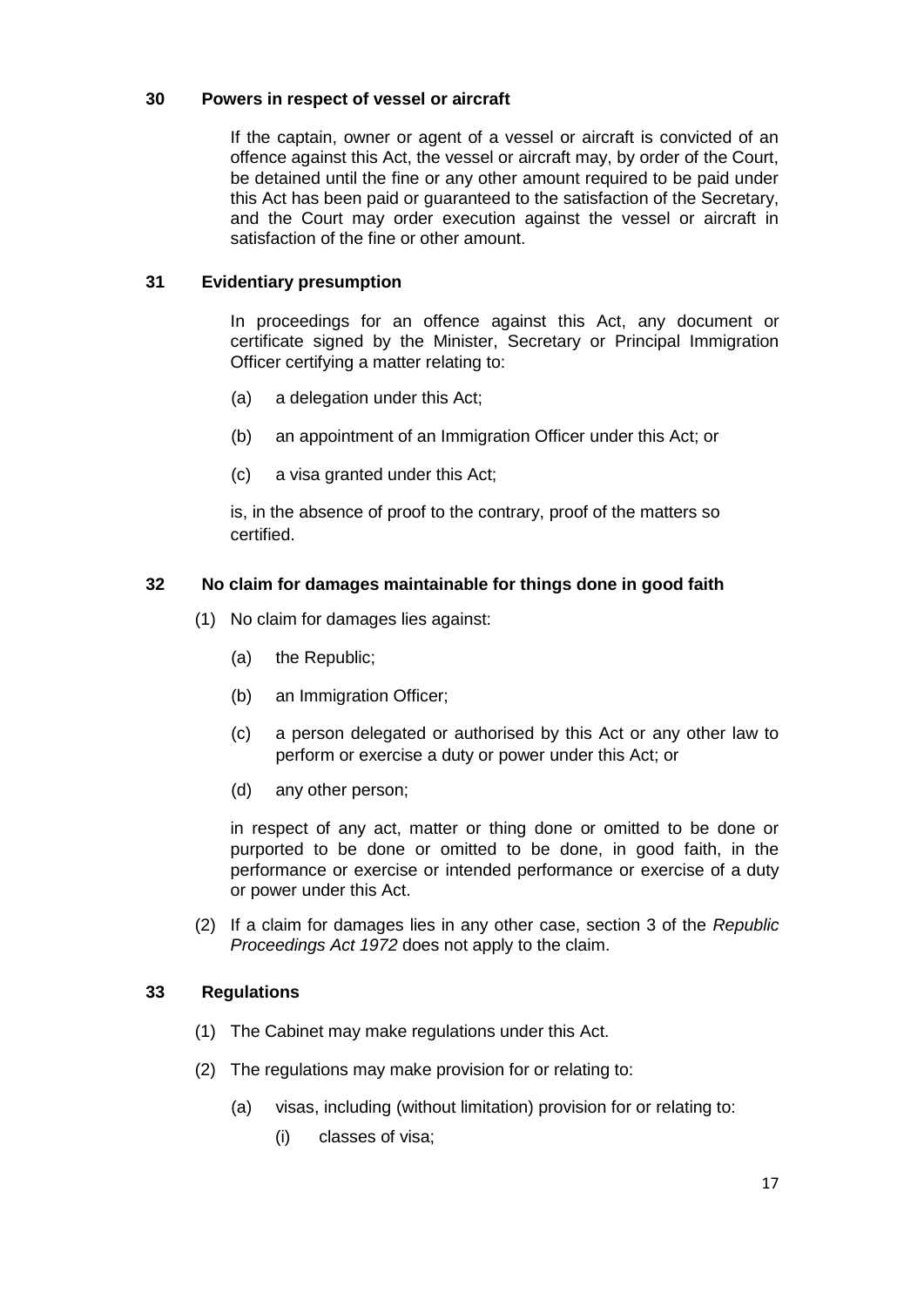- (ii) the purposes of a visa of a particular class and limitations that apply in relation to entry and presence under a visa of that class;
- (ii) applications for a visa and supporting evidence or documentation;
- (iii) eligibility for the grant of a visa;
- (iv) granting of a visa;
- (v) conditions of a visa;
- (vi) expiry, renewal and extension of a visa; and
- (vii) suspension and cancellation of a visa;
- (b)the procedure to be followed by persons entering, in transit through, and departing from Nauru, including the form of information to be given;
- (c)the procedure to be followed in the deportation and removal of persons from Nauru;
- (d) forms, stamps or directions made, granted or issued under this Act;
- (e) fees, charges, bonds or securities payable in respect of a matter under this Act; or
- (f) facilitation of proof of the commission of offences against the Regulations.
- (3) The regulations may:
	- (a) be of general application or vary in their application according to prescribed factors; and
	- (b)give the Minister, the Secretary or the Principal Immigration Officer discretion to decide a matter.

#### **34 Existing Visas**

Any person who, on the commencement date, holds a valid visa under the repealed Act and repealed Regulations, is taken to hold a visa under this Act until the end of the period in respect of which the visa was issued.

#### **35 Orders and Proceedings**

- (1) Any orders or legal proceedings commenced in any court or tribunal made under the repealed Act is no longer taken to be a valid proceeding and hence must be discontinued.
- (2) These include but are not limited to prerogative writs and judicial review.
- (3) This section is taken to have effect from December 31 2013 to a date not earlier than the commencement date of this Act.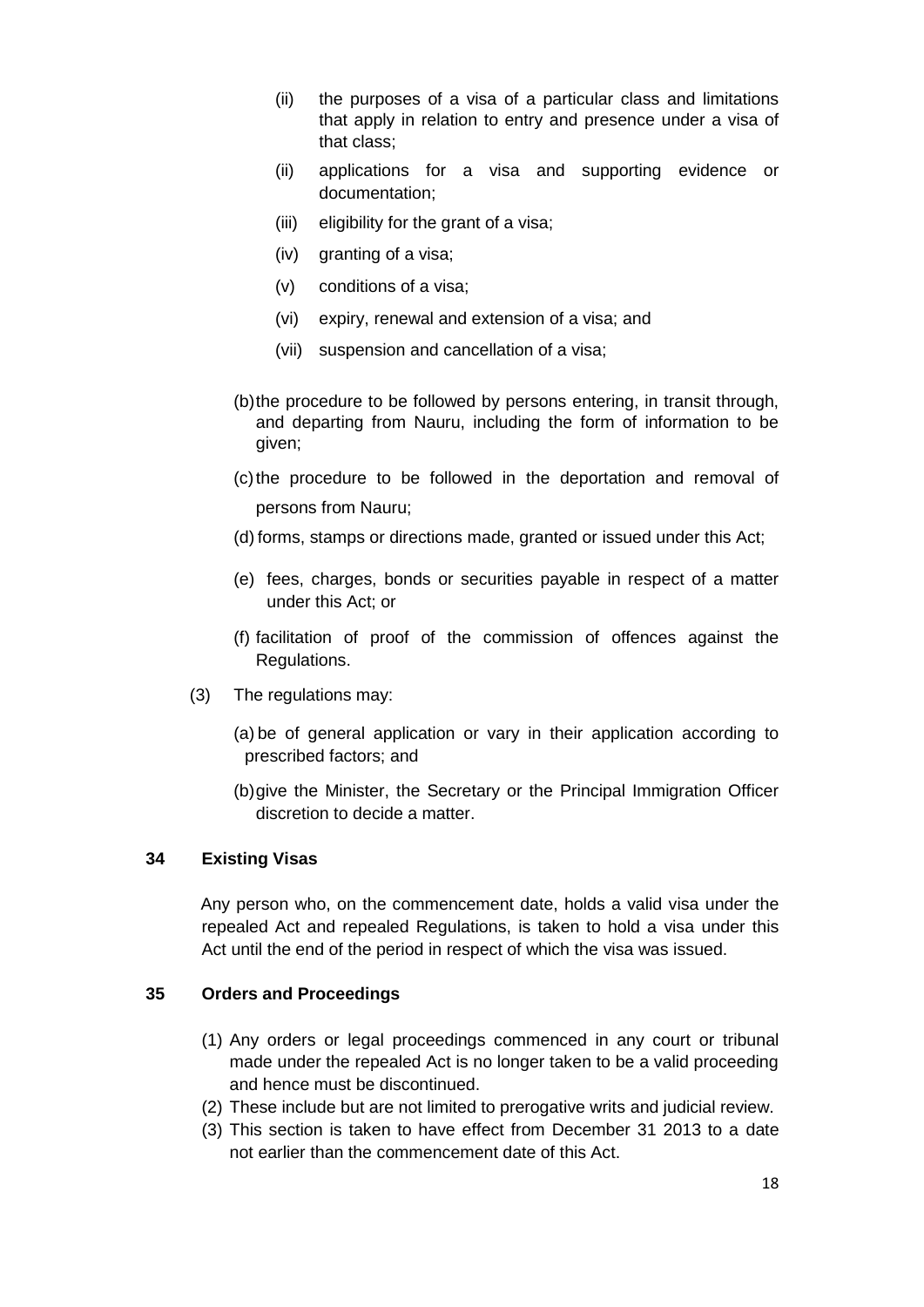## **SCHEDULE 1**

## **Repealed Acts:**

Immigration Act 1999, which comprises the following constituent Acts:

*Immigration Act 1999 Immigration (Amendment) Act 2005 Immigration (Amendment) Act 2012 Immigration (Amendment) Act 2013*